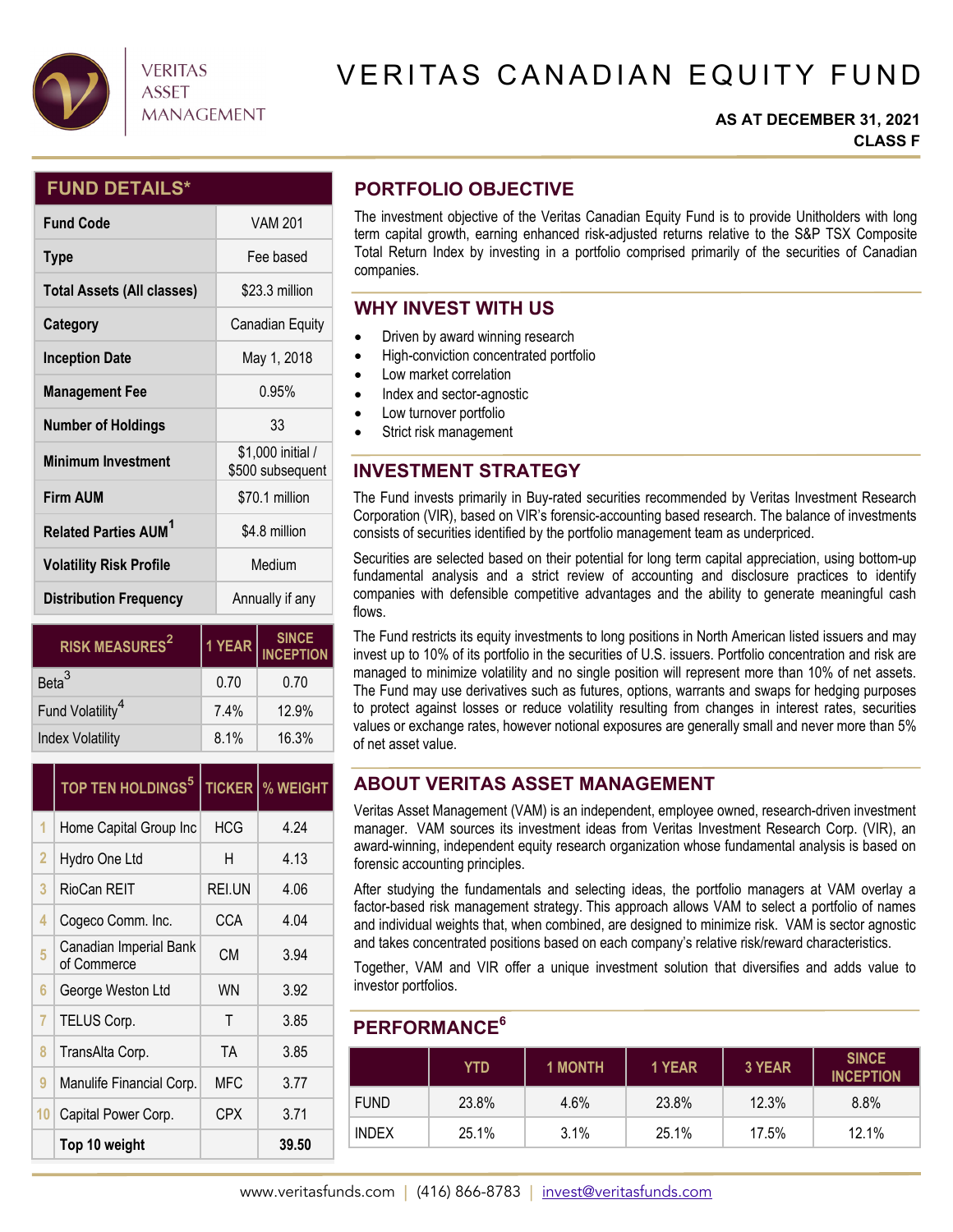

# VERITAS CANADIAN EQUITY FUND

#### **AS AT DECEMBER 31, 2021 CLASS F**

Class F units of the Veritas Canadian Equity Fund generated a 4.6% return in December, as investors gained confidence in the Fed's tapering plan and prospects brightened for riding out the Omicron variant.

The Fund's position in **Alimentation Couche Tard (TSX: ATD)** was the top contributor to performance in December. The elimination of the company's dual share structure, as well as near-term prospects for fuel volumes and pricing, gave **ATD**'s shares a lift. With a strong balance sheet and steady cash flow, **ATD** remains well positioned to capitalize on consolidation in the retail gasoline industry.

The second-best contributor to Fund performance in December was **George Weston (TSX: WN)**, as the sale of its bakery businesses simplified its holdings and highlighted the discount being applied to its ownership of **Loblaw (TSX: L)** and **Choice Properties REIT (TSX: CHP.UN)**.Loblaw and Choice continue to generate strong free cash flows, which in our view, opens up a range of strategic options for **WN**.

Our goal is to buy the best companies in sectors where we identify positive investment catalysts, while avoiding poorly positioned companies and industry headwinds in sectors where we identify investment risks. We evaluate companies based on balance sheet strength; free cash flow sustainability; transparent financial reporting and governance; as well as the ability to endure periods of economic weakness.

## **PERFORMANCE COMMENTARY <sup>7</sup>**



## **SECTOR ALLOCATIONS<sup>8</sup>**



■Index ■ Portfolio